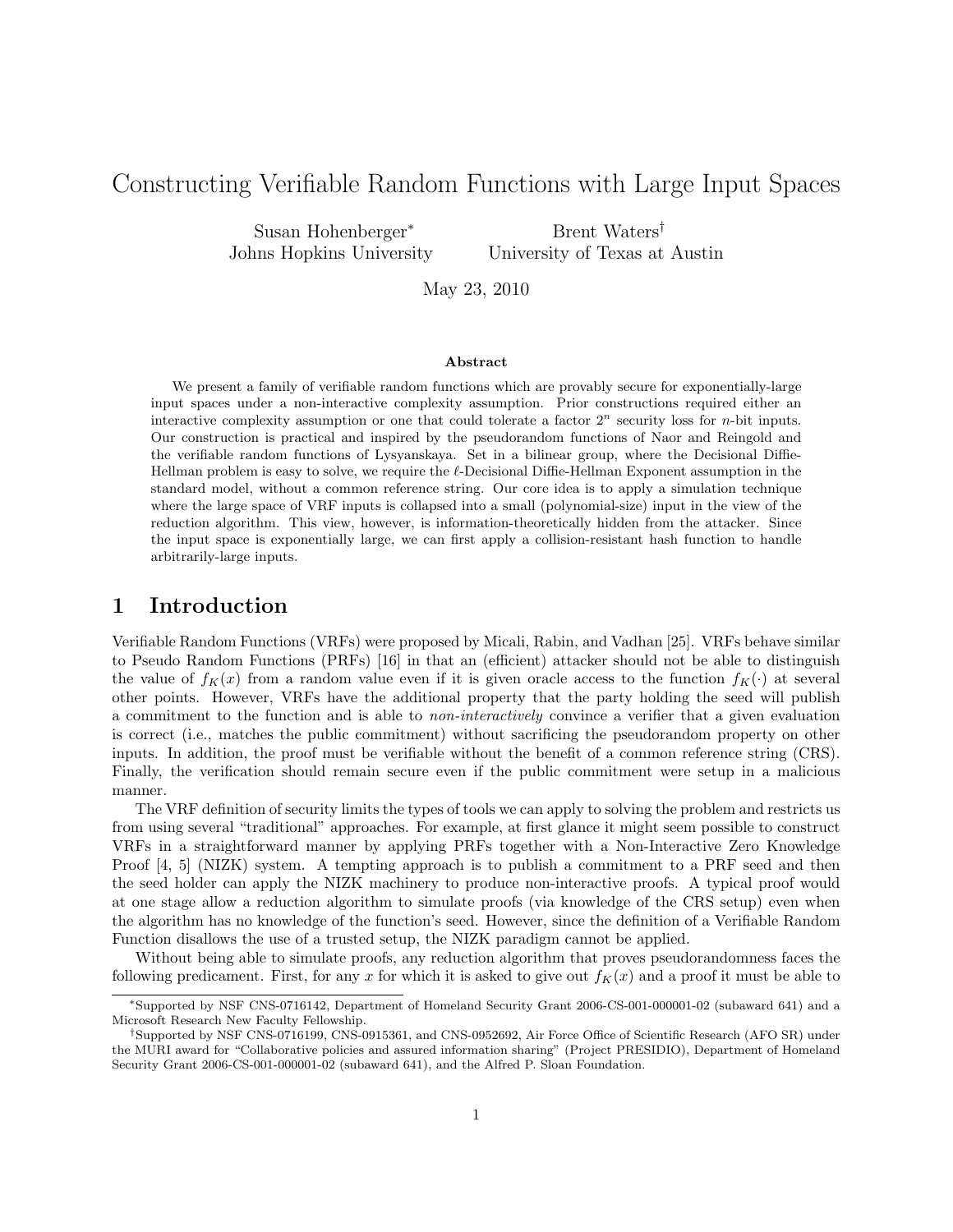produce the actual (unique) output of  $f_K(x)$ . Since there is no interaction or trusted setup, the algorithm is not able to "lie" at any stage. Second, the reduction must be able to use an attacker that can distinguish  $f_K(x^*)$  from a random value at a certain  $x^*$ . In order to make use of this attacker, it follows that the reduction algorithm must *not* know how to evaluate  $f_K(\cdot)$  at certain points.

Meeting these two restrictions will require a new approach to constructing pseudorandom functions that moves past traditional constructions. For instance, to prove that the Goldreich, Goldwasser and Micali PRF construction [16] is pseudorandom one must go through several hybrid experiments, where the reduction algorithm will not know how to correctly evaluate the PRF on any input. This approach will not work for proving VRFs, since the reduction algorithm must provide an evaluation and prove (without lying) that it is correct.

Constructing and Proving Security of VRFs. For the reasons above, existing VRF systems employ a different strategy when proving the security of VRFs. Almost all proofs of VRF constructions (that do not rely on interactive assumptions) [25, 14, 1] use a type of "all but one" technique for proving pseudorandoness. In these proofs a reduction algorithm will first guess the attacker's challenge input as some random string  $w$ in  $\{0,1\}^n$ , where n is the bit length of inputs. Next, it will set up the commitment such that it knows the function at all  $2^{n} - 1$  inputs values  $x \neq w$ . The algorithm then must "hope" that the challenge input lands on w. For instance, the Micali-Rabin-Vadhan (VUF<sup>1</sup>) reduction [25] publishes a commitment r (mod N) such that it knows  $2^{n} - 1$  roots of r for primes  $p_x$  where  $x \neq w$  and hopes that the attacker provides it the  $p_w$ -th root of r.

The main drawback of this style of proof is that the error and time component of the reduction respectively degrade and blowup by a factor  $2^n$ , which is exponential in the input length n. The error reduction decreases by a factor of  $2^n$  from the guessing of the challenge input and the time of the reduction requires  $2^n - 1$  steps to "plant" knowledge of  $f_K(x)$  for all  $x \neq w$ . For this reason these VRF systems when applied to large input sizes need to rely on strong assumptions that can absorb the loss of security. Furthermore, in the  $\ell$ -type assumptions used in bilinear map constructions of Dodis-Yampolskiy [14], the number of terms (i.e.,  $\ell$ ) associated with the assumption increases exponentially in n. <sup>2</sup> In general, we would like to prove security for large input spaces based on a "smaller" and more standard complexity assumption, which contains at most a polynomial number of terms.

Indeed, in their recent paper, Abdalla, Catalano and Fiore [1] stated that an open problem was to construct a VRF "supporting exponentially large (in the security parameter) identity spaces and provably secure under non interactive assumptions".

Our Approach. In this work, we aim to realize VRFs with large input sizes without applying complexity leveraging or interactive assumptions. Our main technique is that we apply a reduction technique where the input space of size  $2^n$  is compressed in the reduction algorithm's view to a much smaller space. We can parameterize this compression such that the reduction algorithm knows the PRF value for all but a set S of size  $\approx 1/q(\lambda)$  of the input, where  $q(\lambda)$  is the (polynomial) number of queries made by an attacker and  $\lambda$ is a security parameter. We then "hope" that the challenge input lands in  $S$  and can finish the simulation without aborting a non-negligible fraction of the time.

Our construction makes use of bilinear groups. It has a similar structure to the PRF of Naor-Reingold [28] and the VRF of Lysyanskaya [24]. The setup algorithm will choose a group  $\mathbb{G}$  of prime order p along with random group elements  $g, h, U_0 = g^{u_0}, \ldots, U_n = g^{u_n}$  for random  $u_0, \ldots, u_n \in \mathbb{Z}_p$ . The evaluation of the VRF on input  $x = x_1 \dots x_n$  is

$$
e(g^{u_0 \prod_{i=1}^n u_i^{x_i}}, h).
$$

<sup>&</sup>lt;sup>1</sup>VUF stands for *verifiable unpredictable function*. It relaxes the pseudorandomness requirement of the VRF, so that an (efficient) attacker should not be able to predict the value of  $f_K(x)$  even if it is given oracle access to the function  $f_K(\cdot)$  and its proof at several other points.

<sup>2</sup>We note that the second construction of Abdalla-Catalano-Fiore [1] has a polynomial number of assumption terms, but exponential degradation in the input size.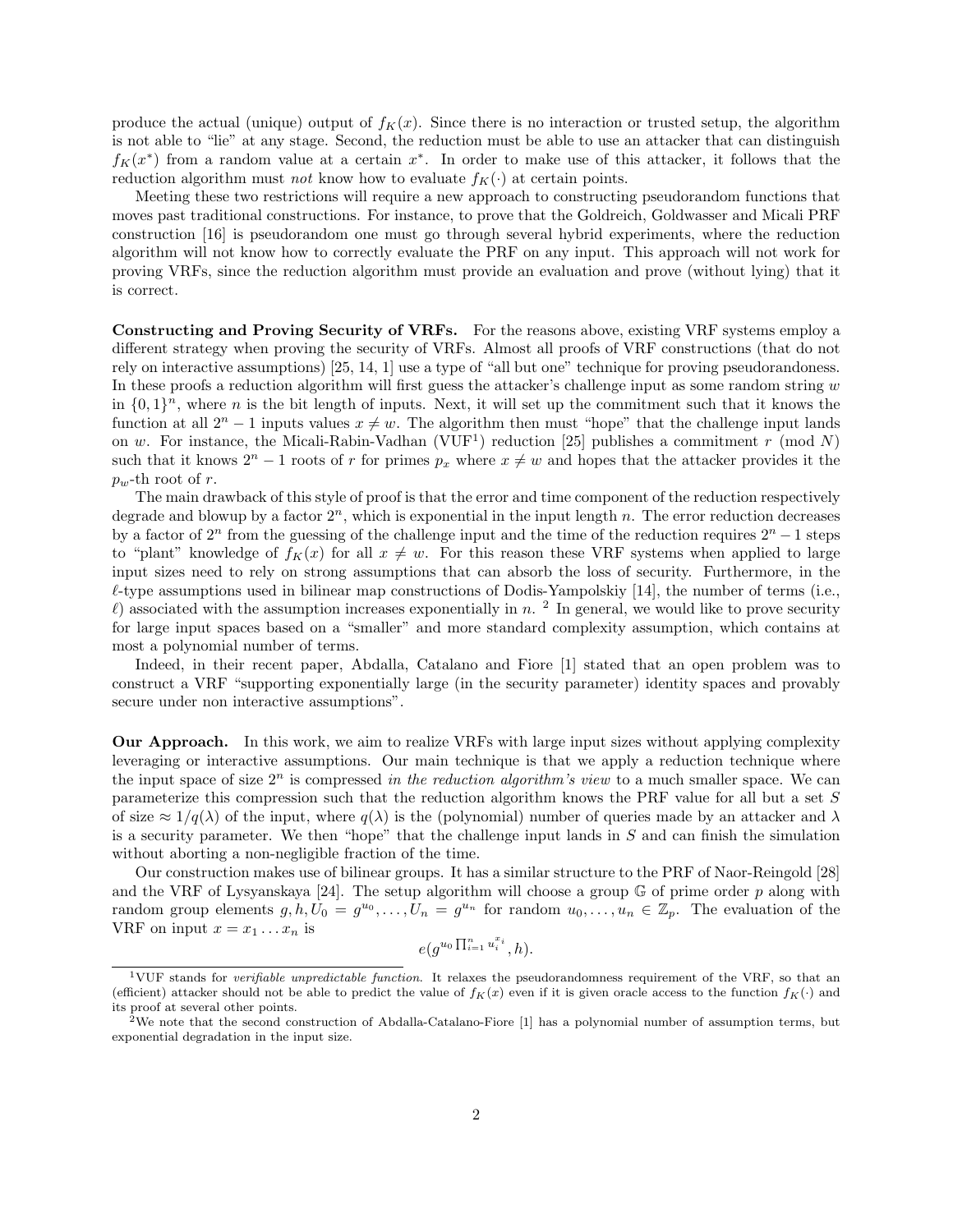Proofs of the VRF are given using a step ladder approach in a manner similar to that appearing in other works [24, 1].

We prove the security of our scheme under the  $\ell$ -Decisional Diffie-Hellman Exponent assumption [7] for  $\ell = O(q(\lambda) \cdot n)$ . This assumption gives the reduction algorithm  $g^{a^i}$  for  $i = 1$  to  $2\ell$  except for a "hole" at  $i = \ell$ . In our reduction, we associate each  $U_i$  value with a value  $g^{a^{y_j}}$  for some  $y_j$ . (The terms are further randomized so as to information-theoretically hide  $y_j$  from the outside. We ignore the randomization terms for this discussion.) For any input  $x$ , the reduction can evaluate the function and give a proof if  $y_0 + \sum_{i=1}^n y_i^{x_i} \neq \ell$ . For all other inputs  $x \in S$  such that  $y_0 + \sum_{i=1}^n y_i^{x_i} = \ell$ , the reduction algorithm can successfully use an answer to defeat the DDHE assumption.

To achieve a polynomial (in  $n$ ) reduction we must find a way to put a proper fraction of the inputs in S and to make the distribution of inputs in S close to random across the coins of the reduction. For this final goal, we parameterize and analyze our scheme in a manner similar to the Waters' [30] Identity-Based Encryption system. In this system, Waters showed how to partition a fraction of  $\approx 1/q(\lambda)$  of the inputs into what he called a challenge set S. We will apply a similar partitioning approach, except we must adapt it to the multiplicative structure of our VRF.

We finally note that once we achieve a VRF for large enough input size  $n$ , we can apply one of two techniques to get a VRF for the input domain of  $\{0,1\}^*$ . First, we could simply let the setup algorithm choose a collision resistant hash function  $H: \{0,1\}^* \to \{0,1\}^n$ . The VRF would first hash the input down to n bits and then apply the core VRF. It is fairly straightforward to show that an attack would imply either finding a collision or attacking the core VRF. Another technique is to apply the tree-based extension given by Micali, Rabin, and Vadhan (MRV) [25] which allows extension to unbounded size inputs. This tree-based technique works if there are no collisions discovered in the core VRF applied at each node (i.e., no two nodes have the same label). In order for this to occur, the core input size must be large, which requires complexity leveraging in the MRV RSA construction, but does not when using our techniques.

#### 1.1 Related Work

The concept of pseudorandom functions was proposed by Goldreich, Goldwasser and Micali [16]. They provided a definition and gave a generic method of constructing them from any one-way permutation. An efficient PRF based on the Decisional Diffie-Hellman assumption was proposed by Naor and Reingold [28].

Micali, Rabin and Vadhan [25] proposed the extension to verifiable random functions. They gave an RSA-type construction and proved security under what they called the RSA  $s(k)$ -Hardness Assumption. Roughly, for input length  $a(k)$ , the security of the VRF was  $s'(k) = s(k)^{1/3}/(\text{poly}(k) \cdot 2^{a(k)})$ . They then provided a tree-based method for extending the input size to  $\{0,1\}^*$ . Their construction elegantly showed how to first give a Verifiable Unpredictable Function (VUF) and then apply the Goldreich-Levin [17] hard core bit technique to get a VRF.

We also note that in prior work Goldwasser and Ostrovsky [18] introduced a similar concept to VUFs called Invariant Signatures. The primary distinction is that the GO solution of Invariant Signatures is realized with the aid of a common reference string.

Lysyanskaya [24] provided the first VRF scheme from bilinear maps, which was also constructed as a transformation from a VUF. Our VRF construction follows a similar structure and is inspired by that of Lysyanskaya, although we will give a direct VRF construction without first providing a VUF. Dodis [13] extended the work of Lysyanskaya and showed how to give efficient constructions of a VRF directly (i.e., without going through any generic transformations). His VRF was also *distributed* in the sense that a collection of servers can hold shares of the seed and a certain threshold of these servers must cooperate to compute  $f_K(x)$  or distinguish its outputs from random. Unfortunately, both of these works rely on interactive complexity assumptions (for large input spaces.)

Dodis and Yampolskiy [14] gave a very efficient VRF under a non-interactive assumption by applying the deterministic version of Boneh-Boyen [6] signatures. In a bilinear group  $\mathbb G$  of prime order p, its seed is a single element of  $\mathbb{Z}_p$  and its proof is a single element of  $\mathbb{G}$ . Its main drawback is that its security only holds for small input spaces. For *n*-bit inputs, the scheme's security relies on the  $(\ell = 2^n)$ -Decisional Diffie-Hellman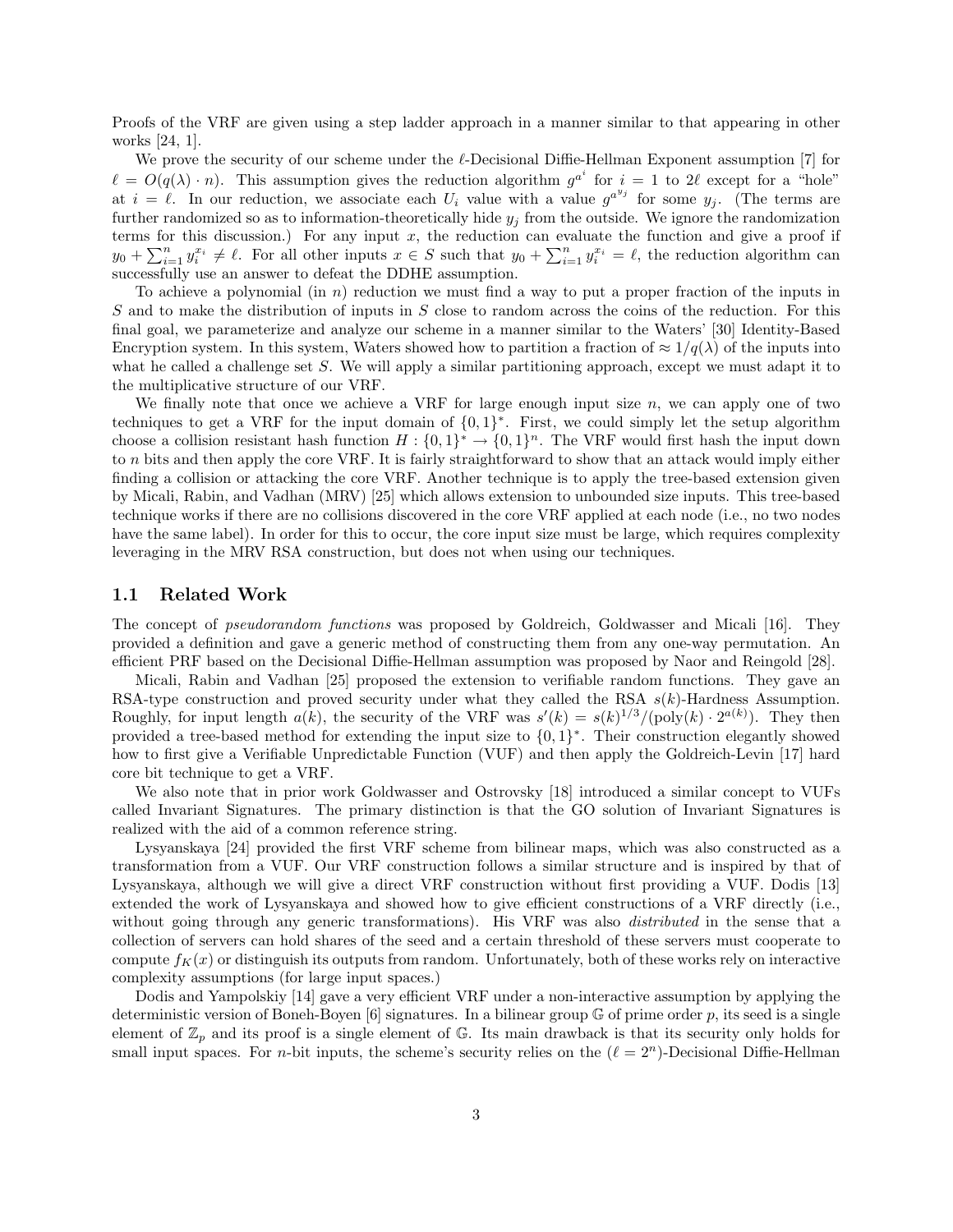Inversion assumption with a  $2<sup>n</sup>$  factor blowup in the time component.

Recently, Abdalla, Catalano and Fiore [1] gave two VRF constructions and showed some connections to Identity-Based Encryption [29, 8]. In particular, they showed that any IBE scheme with certain properties (e.g., deterministic key generation) implies VRFs, although some of these properties only appear in random oracle constructions of IBE systems.

Chase and Lysyanskaya [12] introduced a concept that they called a simultable VRF. Simultable VRFs allow the use of a common reference string (CRS) in order to simulate a proof of the PRF output. Connections to multi-theorem NIZKs were given. We note that reintroducing a CRS removes some of the fundamental challenges in constructing a VRF that we described above.

Brakerski, Goldwasser, Rothblum and Vaikuntanathan [10] introduced a relaxation of VRFs that they called weak VRFs. A weak VRF is similar to a VRF except it only needs to be secure if the attacker is allowed to see queries at inputs chosen randomly. While this does not meet the full goals of VRFs, the authors showed that weak VRFs imply NIZKs and provided constructions of weak VRFs from simple assumptions.

Applications of VRFs. VRFs have a variety of interesting applications, partially because they allow a short commitment to an exponential number of pseudorandom bits. Abdalla et al. [1] provide a nice summary of applications where VRFs are used as a building block, including resettable zero-knowledge proofs [26], micropayment schemes [27], updatable zero-knowledge databases [23] and verifiable transaction escrow schemes [22], to name a few. It also appears likely to us that suitable VRFs could be a useful alternative in several applications which, as part of the system, output the value of the PRF together with a proof (interactive or non-interactive) that the evaluation was correct and has some additional properties. Examples of this include compact e-cash [11], keyword search [15], set intersection protocols [19], and adaptive oblivious transfer protocols [21].

# 2 Definition

**Definition 2.1 (Verifiable Random Function)** Let  $F: \{0,1\}^{\text{seed}(\lambda)} \times \{0,1\}^{\text{in}(\lambda)} \rightarrow \{0,1\}^{\text{out}(\lambda)}$ , where seed, in, out are all polynomials in the security parameter  $1^{\lambda}$ , be an efficient function. We say that F is a verifiable random function if there exist algorithms (Setup, Prove, Verify) such that

- Setup $(1^{\lambda})$  outputs a pair of keys  $(pk, sk)$ ;
- Prove<sub>sk</sub> $(x)$  outputs a pair  $(F_{sk}(x), \pi_{sk}(x))$ , where  $F_{sk}(x)$  is the function value and  $\pi_{sk}(x)$  is the proof of correctness; and
- Verify<sub>nk</sub> $(x, y, \pi)$  verifies that  $y = F_{sk}(x)$  using the proof  $\pi$ .

Formally, we require the following properties:

- 1. Provability: For all  $(pk, sk) \in \mathsf{Setup}(1^{\lambda})$  and inputs  $x \in \{0, 1\}^{\mathsf{in}(\lambda)}$ , if  $(y, \pi) = \mathsf{Prove}_{sk}(x)$ , then Verify<sub>pk</sub> $(x, y, \pi) = 1$ .
- 2. Uniqueness: For all  $(pk, sk) \in \mathsf{Setup}(1^{\lambda})$  and inputs  $x \in \{0, 1\}^{\mathsf{in}(\lambda)}$ , there does not exist a tuple  $(y_1, y_2, \pi_1, \pi_2)$  such that:
	- (1)  $y_1 \neq y_2$ , (2) Verify<sub>pk</sub> $(x, y_1, \pi_1) = 1$ , and (3) Verify<sub>pk</sub> $(x, y_2, \pi_2) = 1$ .
- 3. Pseudorandomness: For all p.p.t. distinguishers  $D = (D_1, D_2)$ , there exists a negligible function  $\mu$ such that:

$$
\Pr[(pk, sk) \leftarrow \textsf{Setup}(1^{\lambda}); (x, s) \leftarrow D_1^{\textsf{Prove}(\cdot)}(1^{\lambda}, pk); y_0 = F_{sk}(x);
$$
  

$$
y_1 \leftarrow \{0, 1\}^{\textsf{out}(\lambda)}; b \leftarrow \{0, 1\}; b' \leftarrow D_2^{\textsf{Prove}(\cdot)}(y_b, s):
$$

$$
b = b' \land x \notin S] \le \frac{1}{2} + \mu(\lambda),
$$

where  $S$  is the set of all inputs that  $D$  queries to its oracle Prove.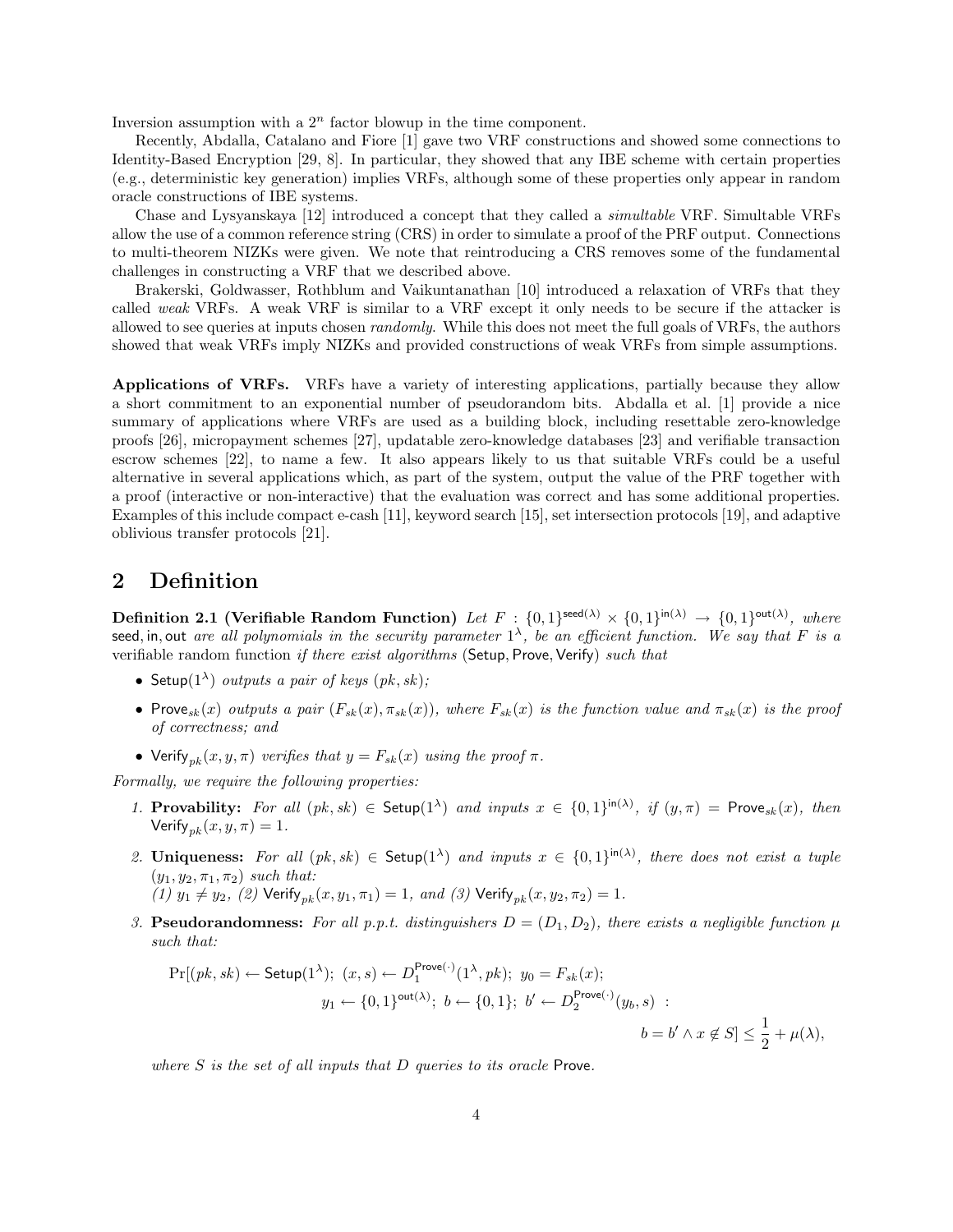# 3 Algebraic Settings

Bilinear Groups Let G and  $\mathbb{G}_T$  be algebraic groups. A *bilinear map* is an efficient mapping  $e : \mathbb{G} \times \mathbb{G} \to \mathbb{G}_T$ which is both: (*bilinear*) for all  $g \in \mathbb{G}$  and  $a, b \leftarrow \mathbb{Z}$ ,  $e(g^a, g^b) = e(g, g)^{ab}$ ; and (*non-degenerate*) if g generates  $\mathbb{G}$ , then  $e(q, q) \neq 1$ .

Assumption 3.1 ( $\ell$ -Decisional Diffie-Hellman Exponent [7, 9]) Let  $\mathbb{G}, \mathbb{G}_T$  be groups of prime order  $p \in \Theta(2^{\lambda})$ . For all p.p.t. adversaries A, there exists a negligible function  $\mu$  such that

$$
\Pr[g, h \leftarrow \mathbb{G}; \ a \leftarrow \mathbb{Z}_p; \ y_0 = e(g, h)^{a^{\ell}}; \ y_1 \leftarrow \mathbb{G}_T; \ b \leftarrow \{0, 1\};
$$
\n
$$
b' \leftarrow \mathcal{A}(g, h, g^a, \dots, g^{a^{\ell-1}}, g^{a^{\ell+1}}, \dots, g^{a^{2\ell}}, y_b) \ : \ b = b' \le \frac{1}{2} + \mu(\lambda).
$$

# 4 VRF Construction from the DDHE Assumption

**Setup**(1<sup> $\lambda$ </sup>) We describe a system for inputs of length n, a polynomial in  $1^{\lambda}$ .<sup>3</sup> The setup algorithm first chooses a bilinear group G of prime order p. It selects random generators  $g, h \in \mathbb{G}$ . It next selects random values  $\tilde{u}, u_0, u_1, \ldots, u_n \in \mathbb{Z}_p$  and sets  $\tilde{U} = g^{\tilde{u}}, U_0 = g^{u_0}, U_1 = g^{u_1}, \ldots, U_n = g^{u_n}$ . It then sets the keys as:

$$
pk = (\mathbb{G}, p, g, h, \tilde{U}, U_0, \dots, U_n), \quad sk = (\mathbb{G}, p, g, h, \tilde{u}, u_0, \dots, u_n).
$$

**Evaluate** $(k, x)$  For  $x \in \{0, 1\}^n$ , the function  $F_{sk}$  evaluates  $x = x_1 x_2 ... x_n$  as:

$$
F_{sk}(x) = e(g^{\tilde{u}u_0 \prod_{i=1}^n u_i^{x_i}}, h)
$$

**Prove**(sk, x) This algorithm outputs  $F_{sk}(x)$  together with a proof  $\pi$  comprised as follows. For  $i = 1$  to n, compute  $\pi_i = g^{\tilde{u}} \prod_{j=1}^i u_j^{\tilde{x}_j}$ . Next, compute  $\pi_0 = g^{\tilde{u}u_0} \prod_{j=1}^i u_j^{\tilde{x}_j}$ . Output the proof

$$
\pi=(\pi_1,\ldots,\pi_n,\pi_0).
$$

We observe that this formulation of  $\pi$  is redundant. It is not necessary to include  $\pi_i$  when  $x_i = 0$ , since in this case, we have  $\pi_i = \pi_{i-1}$  (for  $i > 1$ ) and  $\pi_1 = g$  (for  $i = 1$ ).

**Verify** $(pk, x, y, \pi)$  The first step is to verify that all parts of the input are properly encoded group elements; in particular, that the proof  $\pi = (\pi_1, \ldots, \pi_n, \pi_0)$  contains legal encodings of elements in G. Next, the proof is verified in a step-by-step manner by checking that

$$
e(\pi_1, g) = \begin{cases} e(g, \tilde{U}) & \text{if } x_1 = 0; \\ e(U_1, \tilde{U}) & \text{otherwise.} \end{cases}
$$

and then for  $i = 2$  to n, it holds that

$$
e(\pi_i, g) = \begin{cases} e(\pi_{i-1}, g) & \text{if } x_i = 0; \\ e(\pi_{i-1}, U_i) & \text{otherwise.} \end{cases}
$$

and finally that

$$
e(\pi_0, g) = e(\pi_n, U_0)
$$
 and  $e(\pi_0, h) = y$ .

Output 1 if and only if all checks verify.

<sup>&</sup>lt;sup>3</sup>Due to the fact that n can be polynomial in the security parameter, we can accept inputs of arbitrary length by first applying a collision resistant hash function.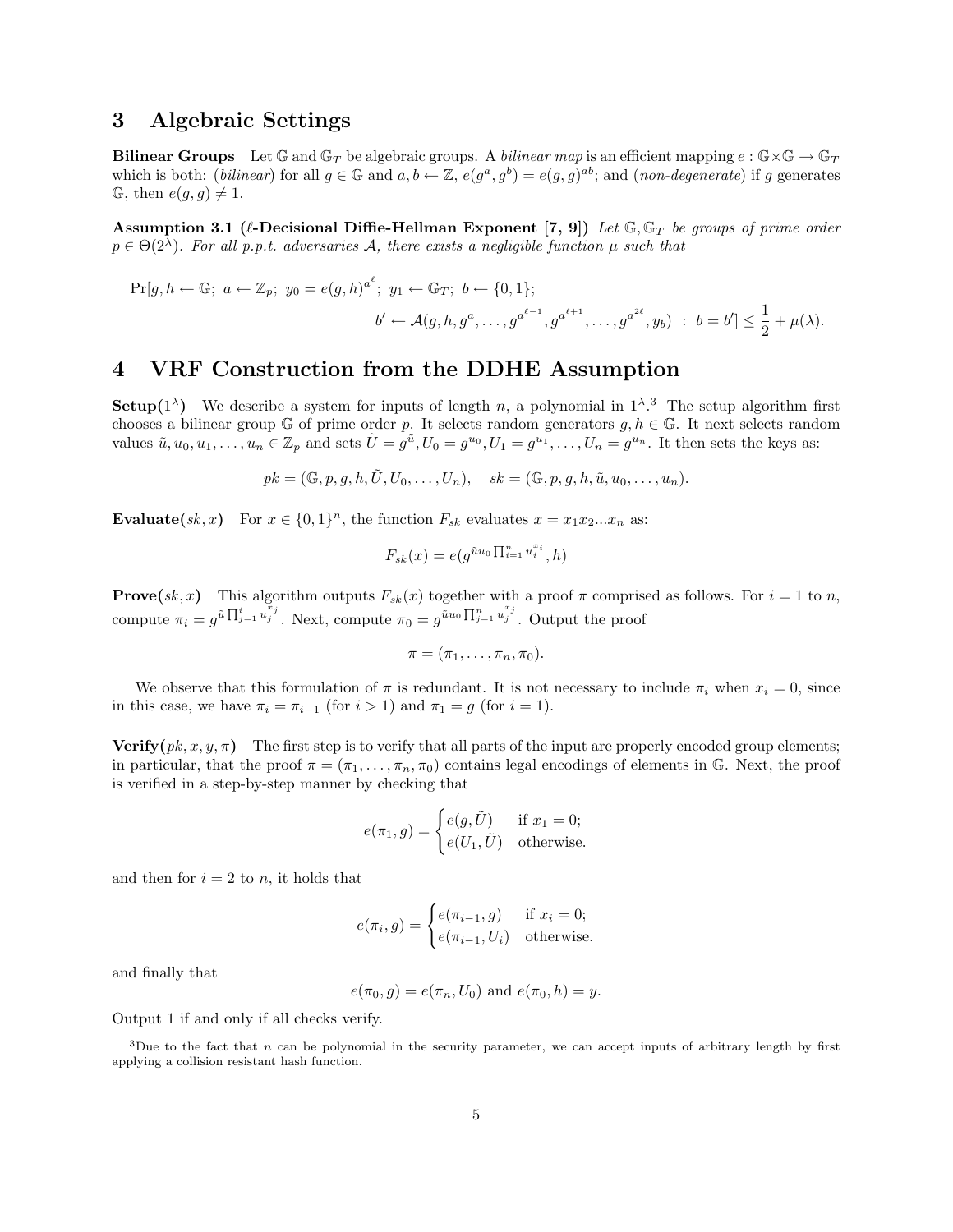**Efficiency Discussion.** The output of the PRF  $F_{sk}(\cdot)$  is one element in  $\mathbb{G}_T$ . As noted above, our representation of  $\pi$  is redundant and can be simplified. For an *n*-bit input x, the proof  $\pi$  requires at most ones $(x) + 1 \leq n+1$  elements in G, where ones $(\cdot)$  counts the number of bits set to 1 in the input. Individual verification of the VRF output requires  $\textbf{ones}(x) + 3 \leq n+3$  pairings, if  $e(g, g)$  is provided in the public key.

For applications where several VRF outputs need to be verified at the same time, one can apply standard batching techniques [2] to perform N verifications for n-bit inputs at a cost of  $O(n)$  total pairing operations. The batch verification algorithm takes as input N tuples of the form  $(x_i, y_i = f_{sk}(x_i), \pi_i)$  and outputs 1 if and only if all individual proofs verify, with an error rate of  $2^{-k}$  for security parameter k.

The batching algorithm would first verify the respective group memberships of all  $y_i$  and all values in  $\pi_i = (\pi_{i,0}, \ldots, \pi_{i,n}).$  It then chooses random  $r_0, \ldots, r_N \in \{0,1\}^k$  and verifies that:

$$
e(\prod_{i=1}^{N} \pi_{i,1}^{r_i}, g) = e(g^{\sum_{i=1}^{N} (1-x_i)r_i} \cdot U_1^{\sum_{i=1}^{N} x_i r_i}, \tilde{U})
$$

and then for  $t = 2$  to n, it holds that

$$
e(\prod_{i=1}^{N} \pi_{i,t}^{r_i}, g) = e(\prod_{i=1}^{N} \pi_{i,t-1}^{(1-x_i)r_i}, g) \cdot e(\prod_{i=1}^{N} \pi_{i,t-1}^{x_i r_i}, U_t)
$$

To see the above, recall that  $e(1, g) = 1$ . Finally, we check that

$$
e(\prod_{i=1}^N \pi_{i,0}^{r_i}, g \cdot h) = e(\prod_{i=1}^N \pi_{i,n}^{r_i}, U_0) \cdot \prod_{i=1}^N y_i^{r_i}.
$$

Output 1 if and only if all checks verify.

# 5 Proof of DDHE VRF

**Theorem 5.1** The VRF construction in Section 4 is secure with respect to Definition 2.1 under the  $\ell$ -DDHE assumption.

Proof. The provability property is verifiable in a straightforward manner from the construction. The uniqueness property also follows easily from the group structure; that is, for any input, there is only one group element in G that is the valid output and moreover, that it is not possible (even for an unbounded adversary) to devise a valid proof for another element.

Showing pseudorandomness will require more work. To show pseudorandomness, we will employ a proof technique from the Waters IBE system [30] that allows us to partition the inputs into two sets: those the simulator can properly answer and those we hope the adversary chooses as a challenge. The main difficulty in adapting this technique is that Waters was able to manipulate the randomness in the IBE keys during simulation, whereas we are now dealing with a deterministic function evaluation. Nevertheless, by strengthening the complexity assumption and making subtle changes throughout the proof, we are able to complete the argument.

Suppose there is a p.p.t. distinguisher  $D$  which makes  $Q$  Prove queries in the pseudorandomness game and succeeds with probability  $\frac{1}{2} + \epsilon$ . Then we show how to use D to create an adversary B which breaks the  $\ell$ -DDHE assumption with probability  $\frac{1}{2} + \frac{3\epsilon}{64Q(n+1)}$ , where  $\ell = 4Q(n+1)$  and n is the bit length of the VRF input.

On input  $(\mathbb{G}, p, g, h, g^a, \ldots, g^{a^{\ell-1}}, g^{a^{\ell+1}}, \ldots, g^{a^{2\ell}}, Y)$ , our  $\ell$ -DDHE solver  $\mathcal B$  proceeds as:

**Setup** The simulator first sets an integer  $m = 4Q$  and chooses an integer, k, uniformly at random between 0 and n. Recall that  $Q$  is the number of queries made by the distinguisher and n is the bit length of the VRF input. It then chooses random integers  $r_1, \ldots, r_n, r'$  between 0 and  $m - 1$ . Additionally, the simulator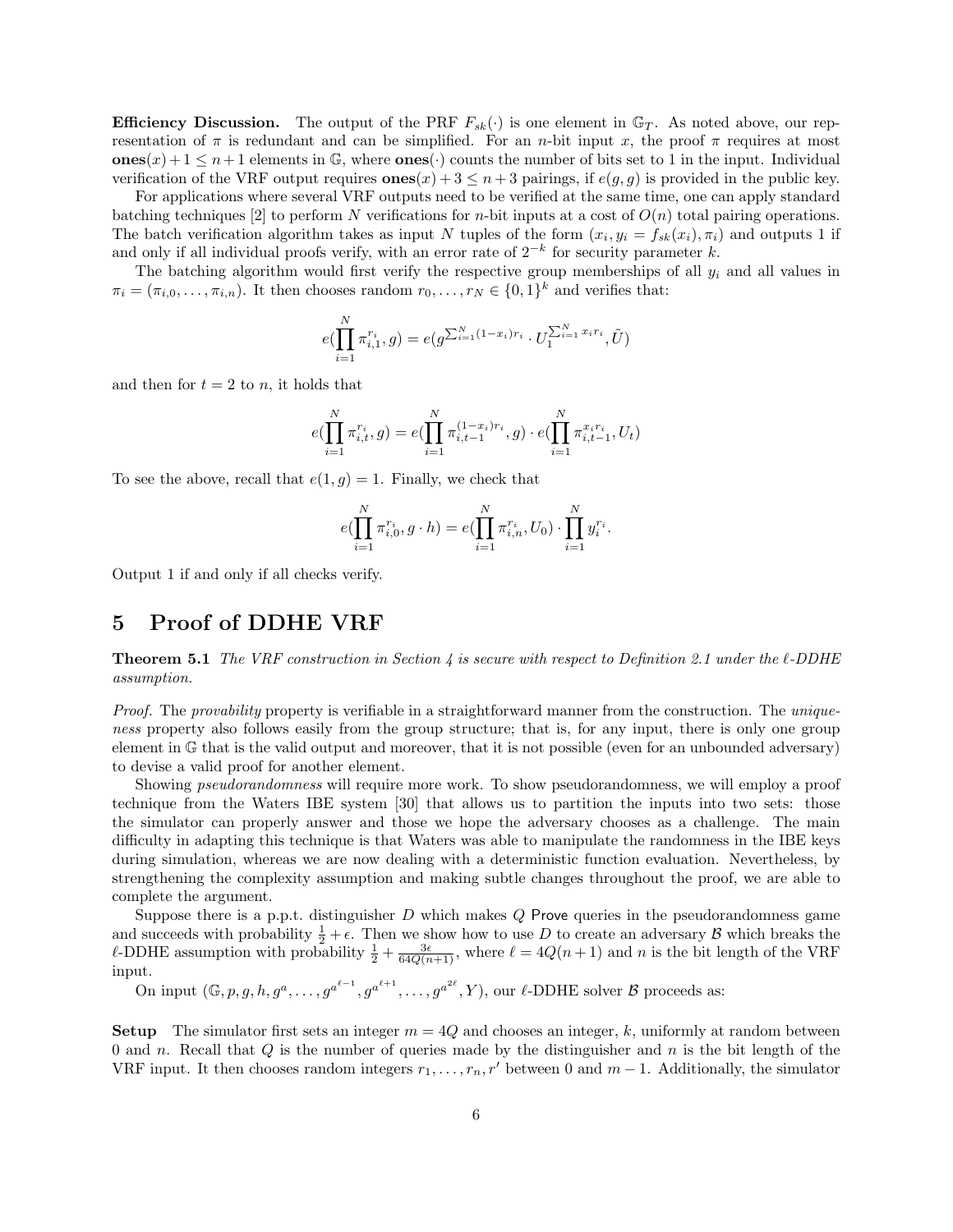chooses random values  $s_1, \ldots, s_n, s' \in \mathbb{Z}_p$ . These values are all kept internal to the simulator. Intuitively, the r values will be used to embed the challenge, while the s values will be used as blinding factors to present the proper distribution to the distinguisher.

For  $x \in \{0,1\}^n$ , let  $X \subseteq \{1,\ldots,n\}$  be the set of the all i for which  $x_i = 1$ . To ease our analysis, we define the functions:

$$
C(x) = m(1 + k) + r' + \sum_{i \in X} r_i , \quad \hat{C}(x, i) = m + \sum_{j=1}^{i} x_j r_j
$$

$$
J(x) = s' \prod_{i \in X} s_i , \quad \hat{J}(x, i) = \prod_{j=1}^{i} s_j^{x_j}
$$

For inputs  $x \in \{0,1\}^n$ , we define the binary function

$$
K(x) = \begin{cases} 0 & \text{if } r' + \sum_{j=1}^{n} x_j r_j \equiv 0 \mod m; \\ 1 & \text{otherwise.} \end{cases}
$$

The simulator sets  $U_0 = (g^{a^{m(k)+r'}})^{s'}$ ,  $\tilde{U} = g^{a^m}$  and  $U_i = (g^{a^{r_i}})^{s_i}$  for  $i = 1$  to n. It outputs the public key as  $(\mathbb{G}, p, g, h, \tilde{U}, U_0, \ldots, U_n)$ , where implicitly the secret key contains the values  $u_0 = a^{m(\tilde{k}) + r'} s'$ ,  $\tilde{u} = a^m$ , and  $\{u_i = a^{r_i} s_i\}_{i \in [1,n]}$ . We observe that all parameter terms are simultable since all powers of a in the exponent are less than  $\ell = m(n + 1)$  for any possible choice of  $r_i, k$  values. Moreover, the terms  $s', s_i$  values distribute the parameters uniformly at random.

**Prove** The distinguisher, D, will ask for VRF evaluations and proofs. On query input x, the simulator first checks if  $C(x) = \ell$  and aborts if this is true. Otherwise, it outputs the value

$$
F(x) = e((g^{a^{C(x)}})^{J(x)}, h).
$$

It also computes  $\pi_0 = (g^{a^{C(x)}})^{J(x)}$  and  $\pi_i = (g^{a^{\hat{C}(x,i)}})^{\hat{J}(x,i)}$  for  $i = 1$  to n, and then outputs the proof  $\pi = (\pi_1, \ldots, \pi_n, \pi_0).$ 

Given the above settings, it is easy to verify that for any value of  $x \in \{0,1\}^n$ :

1. The maximum value of  $C(x)$  is  $m(1 + n) + (1 + n)(m - 1) < 2m(1 + n) = 2\ell$ .

2. For any  $i \in [1, n]$ , the maximum value of  $\hat{C}(x, i)$  is  $m + (m - 1)n < m(n + 1) = \ell$ .

Thus, if  $C(x) \neq \ell$ , then the simulator can always correctly answer all parts of the query.

**Response** Eventually D will provide a challenge input  $x^*$ . If  $C(x^*) = \ell$ , B will return the value Y. When D responds with a guess b', B will also output b' as its  $\ell$ -DDHE guess. If  $C(x^*) \neq \ell$ , B outputs a random bit as its  $\ell$ -DDHE guess.

This ends our description of  $\ell$ -DDHE adversary  $\beta$ .

A Series of Games Analysis. We now argue that any successful adversary D against our scheme will have success in the game presented by  $\beta$ . To do this, we first define a sequence of games, where the first game models the real security game and the final game is exactly the view of the adversary when interacting with B. We then show via a series of claims that if D is successful against Game  $j$ , then it will also be successful against Game  $j + 1$ .

Game 1: This game is defined to be the same as the VRF security game in Definition 2.1.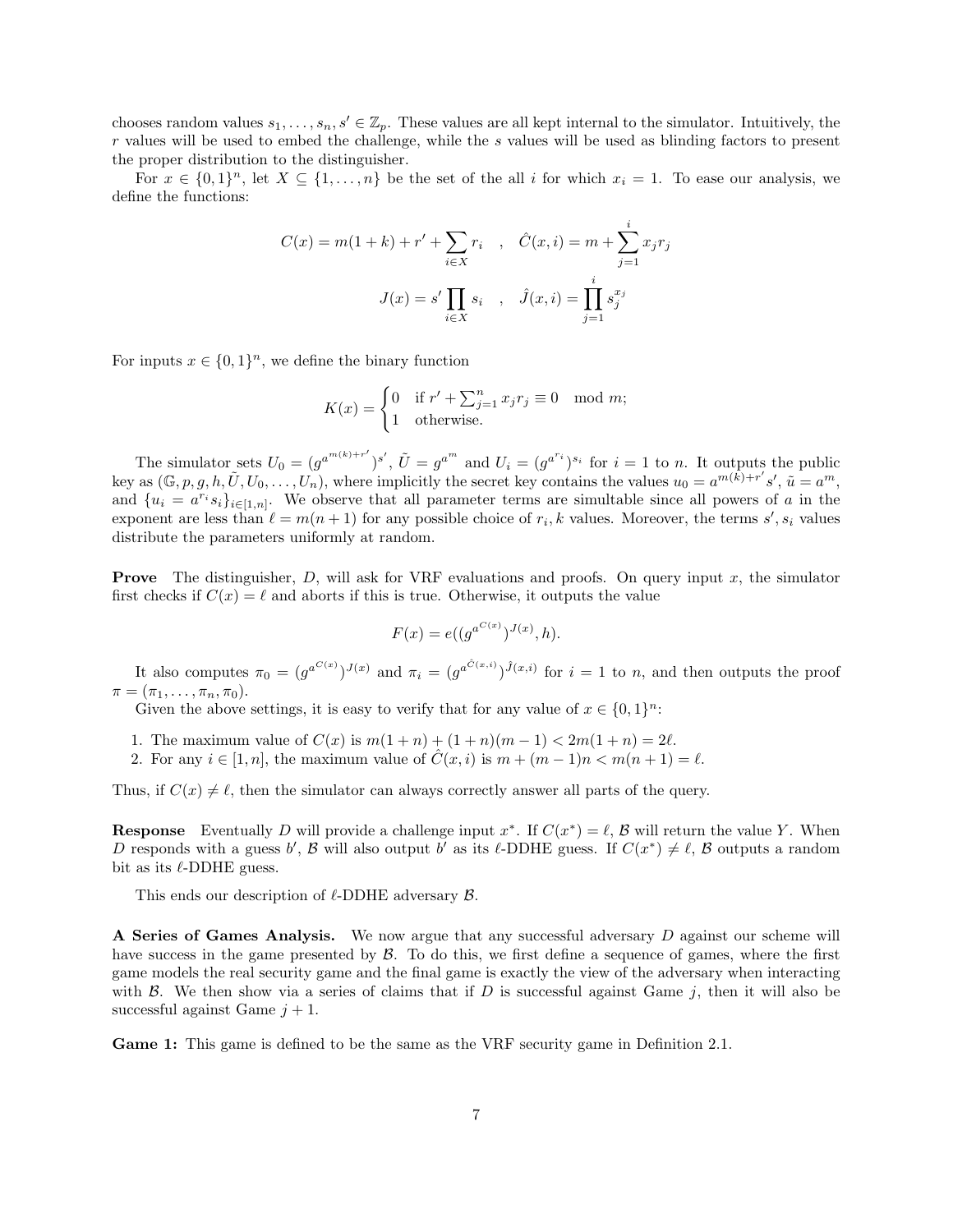Game 2: The same as Game 1, with the exception that we keep a record of each query made by D, which we'll denote as  $\vec{x} = (x^{(1)}, \ldots, x^{(Q)}, x^*)$ , where  $x^*$  is the challenge input. At the end of the game, we set  $m = 4Q$  and choose random integers  $\vec{r} = (r_1, \ldots, r_n, r')$  between 0 and  $m - 1$  and a random integer  $k$  between 0 and  $n$ . We define the regular abort indicator function:

$$
\tau(\overrightarrow{x}, \overrightarrow{r}, k) = \begin{cases} 1 & \text{if } r' + \sum_{j=1}^{n} x_j^* r_j \neq m(n-k) \ \sqrt{Q} & \text{if } K(x^{(i)}) = 0; \\ 0 & \text{otherwise.} \end{cases}
$$

This function  $\tau(\vec{x}, \vec{r}, k)$  evaluates to 0 if the queries  $\vec{x}$  will not cause a regular abort for the given choice of simulation values  $\vec{r}$ , k. Consider the probability over all simulation values for the given set of queries  $\vec{x}$  as  $\zeta(\vec{x}) = Pr_{\vec{r},k}[\tau(\vec{x},\vec{r},k) = 0].$ 

As in [30], the simulator estimates  $\zeta(\vec{x})$  as  $\zeta'$  by evaluating  $\tau(\vec{x}, \vec{r}, k)$  with fresh random  $\vec{r}$ , k values a total of  $O(\epsilon^{-2} \ln(\epsilon^{-1}) \zeta_{\min}^{-1} \ln(\zeta_{\min}^{-1}))$  times. This does not require running the distinguisher again.

D's success in the game is then determined as follows:

- 1. Regular Abort. If  $\tau(\vec{x}, \vec{r}, k) = 1$ , then flip a coin  $b \in \{0, 1\}$  and say that D wins if  $b = 0$  and loses otherwise.
- 2. Balancing (Artificial) Abort.<sup>4</sup> Let  $\zeta_{\min} = \frac{1}{8Q(n+1)}$  as derived from Claim 5.2. If  $\zeta' \ge \zeta_{\min}$ , B will abort with probability  $\frac{\zeta'-\zeta_{\min}}{\zeta'}$  (not abort with probability  $\frac{\zeta_{\min}}{\zeta'}$ ). If it aborts, flip a coin  $b \in \{0,1\}$ and say that D wins if  $b = 0$  and loses otherwise.
- 3. Otherwise,  $D$  wins if it correctly guessed  $b'$  as in the real security game.
- **Game 3:** The same as Game 2, with the exception that  $\beta$  tests if any abort conditions are satisfied, with each new query, and if so, follows the abort procedure immediately (i.e., flips a coin  $b \in \{0,1\}$  and says that D wins if  $b = 0.$ )

Game 3 is exactly the view of D when interacting with  $\beta$ . We will shortly prove that if D succeeds in Game 1 with probability  $\frac{1}{2} + \epsilon$ , then it succeeds in Game 3 with probability  $\geq \frac{1}{2} + \frac{3\epsilon}{64Q(n+1)}$ .

Establishing Three Claims about the Probability of Aborting. Before doing so, we establish one claim which was used above and two claims which will be needed shortly. Our first claim helps us establish a minimum probability that a given set of queries do not cause a *regular* abort. We use this minimum during our balancing abort in Game 2, to "even out" the probability of an abort over all possible queries. In the next two claims, we employ Chernoff Bounds to establish upper and lower bounds for any abort (regular or balancing) for any set of queries. The latter two claims will be used in the analysis of D's probability of success in Game 2.

**Claim 5.2** Let  $\zeta_{\min} = \frac{1}{8Q(n+1)}$ . For any query vector  $\vec{x}$ ,  $\zeta(\vec{x}) \geq \zeta_{\min}$ .

Proof of Claim 5.2 is similar to a related argument in [30] and appears in Appendix A.

Claim 5.3 For any set of queries  $\vec{x}$ , the probability that there is an abort (i.e., regular or balancing) is  $\geq 1-\zeta_{\sf min}-\frac{3}{8}\zeta_{\sf min}\epsilon.$ 

*Proof.* Let  $\zeta_x = \zeta(\vec{x})$ , as defined in Section 5, be the probability that a set of queries  $\vec{x}$  do not cause a regular abort. In Game 2,  $T = O(\epsilon^{-2} \ln(\epsilon^{-1}) \zeta_{\min}^{-1} \ln(\zeta_{\min}^{-1}))$  samples are taken to approximate this value as  $\zeta_x'$ . By Chernoff Bounds, we have that for all  $\overrightarrow{x}$ ,

$$
\Pr[T\zeta_x'
$$

<sup>&</sup>lt;sup>4</sup>In Waters [30], this is called the artificial abort. Recently, Bellare and Ristenpart provided an analysis of the Waters' IBE without the artificial abort [3]. We could use their techniques here for an alternative, tighter analysis, but we would need to expand the input size of our  $\ell$ -DDHE assumption by a factor of  $1/\epsilon$ , where the distinguisher's advantage is  $1/2 + \epsilon$ .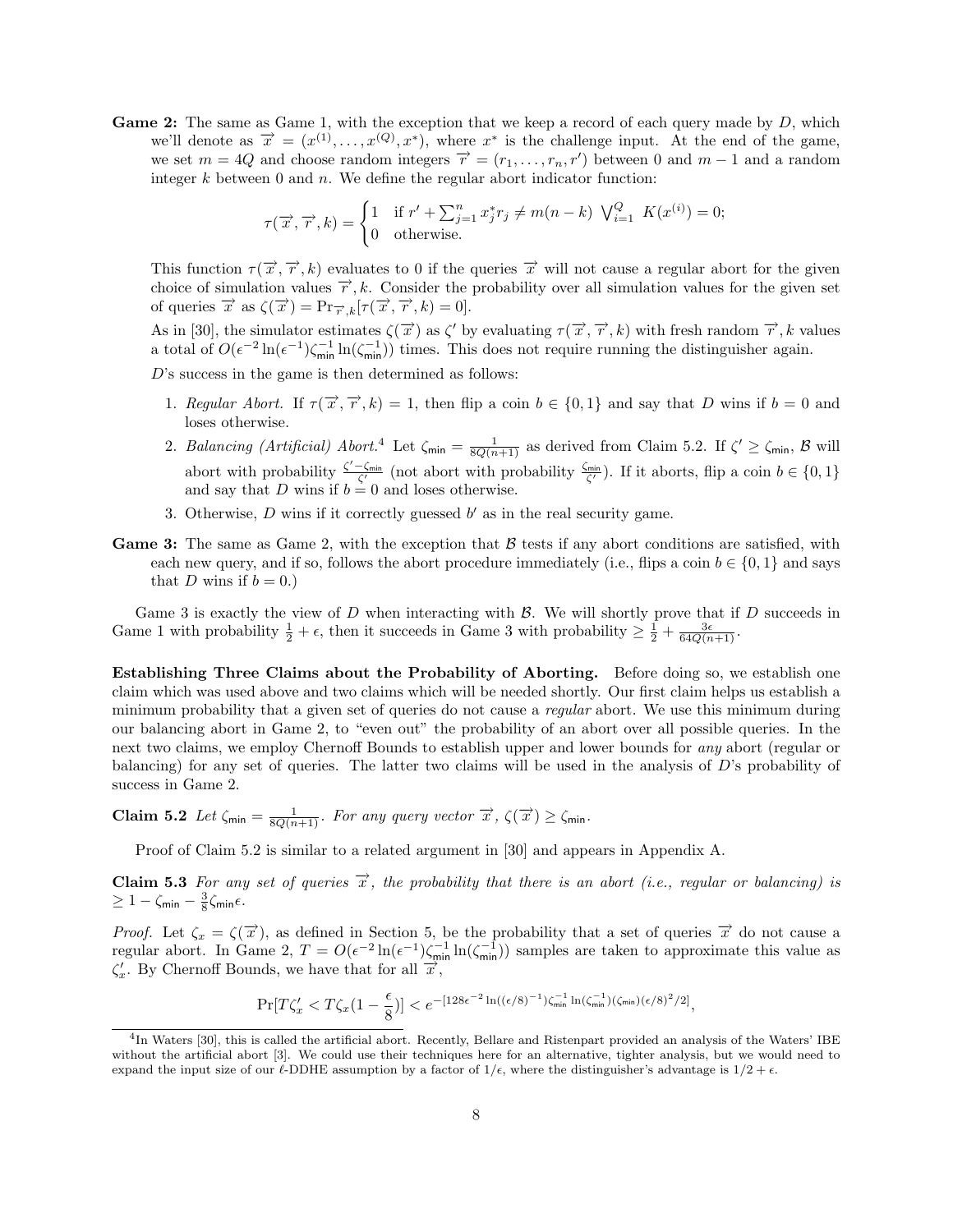which reduces to

$$
\Pr[\zeta_x'<\zeta_x(1-\frac{\epsilon}{8})]<\zeta_{\min}\frac{\epsilon}{8}.
$$

Recall that for a measured  $\zeta'_x$  an artificial abort will not happen with probability  $\zeta_{\min}/\zeta'_x$ . The probability of aborting is

$$
\Pr[\text{abort}] = 1 - \Pr[\overline{\text{abort}}] = 1 - \Pr[\overline{\text{RA}}] \Pr[\overline{\text{AA}}] = 1 - \zeta_x \Pr[\overline{\text{AA}}]
$$
\n
$$
\geq 1 - \zeta_x (\zeta_{\text{min}} \frac{\epsilon}{8} + \frac{\zeta_{\text{min}}}{\zeta_x (1 - \epsilon/8)})
$$
\n
$$
\geq 1 - (\zeta_{\text{min}} \frac{\epsilon}{8} + \frac{\zeta_{\text{min}}}{1 - \epsilon/8})
$$
\n
$$
\geq 1 - (\frac{\zeta_{\text{min}} \epsilon}{8} + \zeta_{\text{min}} (1 + \frac{2\epsilon}{8}))
$$
\n
$$
\geq 1 - \zeta_{\text{min}} - \zeta_{\text{min}} \frac{3\epsilon}{8}
$$

 $\Box$ 

Claim 5.4 For any set of queries  $\vec{x}$ , the probability that there is no abort (i.e., regular or balancing) is  $\geq \zeta_{\mathsf{min}} - \frac{1}{4} \zeta_{\mathsf{min}} \epsilon.$ 

*Proof.* Let  $\zeta_x = \zeta(\vec{x})$ , as defined in Section 5, be the probability that a set of queries  $\vec{x}$  do not cause a regular abort. In Game 2,  $T = O(\epsilon^{-2} \ln(\epsilon^{-1}) \zeta_{\min}^{-1} \ln(\zeta_{\min}^{-1}))$  samples are taken to approximate this value as  $\zeta_x'$ . By Chernoff Bounds, we have that for all  $\overrightarrow{x}$ ,

$$
\Pr[T\zeta_x'>T\zeta_x(1+\frac{\epsilon}{8})]
$$

which reduces to

$$
\Pr[\zeta_x'>\zeta_x(1+\frac{\epsilon}{8})]<\zeta_{\min}\frac{\epsilon}{8}.
$$

The probability of not aborting is equal to the probability of not regular aborting times the probability of not artificial aborting. Recall that for a measured  $\zeta'_{x}$  an artificial abort (AA) will not happen with probability  $\zeta_{\min}/\zeta_x'$ . Therefore, for any x, the Pr[ $\overline{AA}$ ]  $\geq (1 - \frac{\zeta_{\min}\epsilon}{8}) \frac{\zeta_{\min}}{\zeta_x(1 + \epsilon/8)}$ . It follows that

$$
\Pr[\overline{\mathsf{abort}}] \ge \zeta_x (1-\frac{\zeta_{\mathsf{min}} \epsilon}{8}) \frac{\zeta_{\mathsf{min}}}{\zeta_x (1+\epsilon/8)} \ge \zeta_{\mathsf{min}} (1-\frac{\epsilon}{8})^2 \ge \zeta_{\mathsf{min}} (1-\frac{1}{4}\epsilon).
$$

Analyzing D's Probability of Success in the Games. Define D's probability of success in Game  $x$  as  $\mathbf{Adv}_{D}[\text{Game } x]$ . We reason about the probability of D's success in the series of games as follows.

**Lemma 5.5** If  $\mathbf{Adv}_D[\text{Game 1}] = \frac{1}{2} + \epsilon$ , then  $\mathbf{Adv}_D[\text{Game 2}] \geq \frac{1}{2} + \frac{3 \cdot \epsilon}{64Q(n+1)}$ .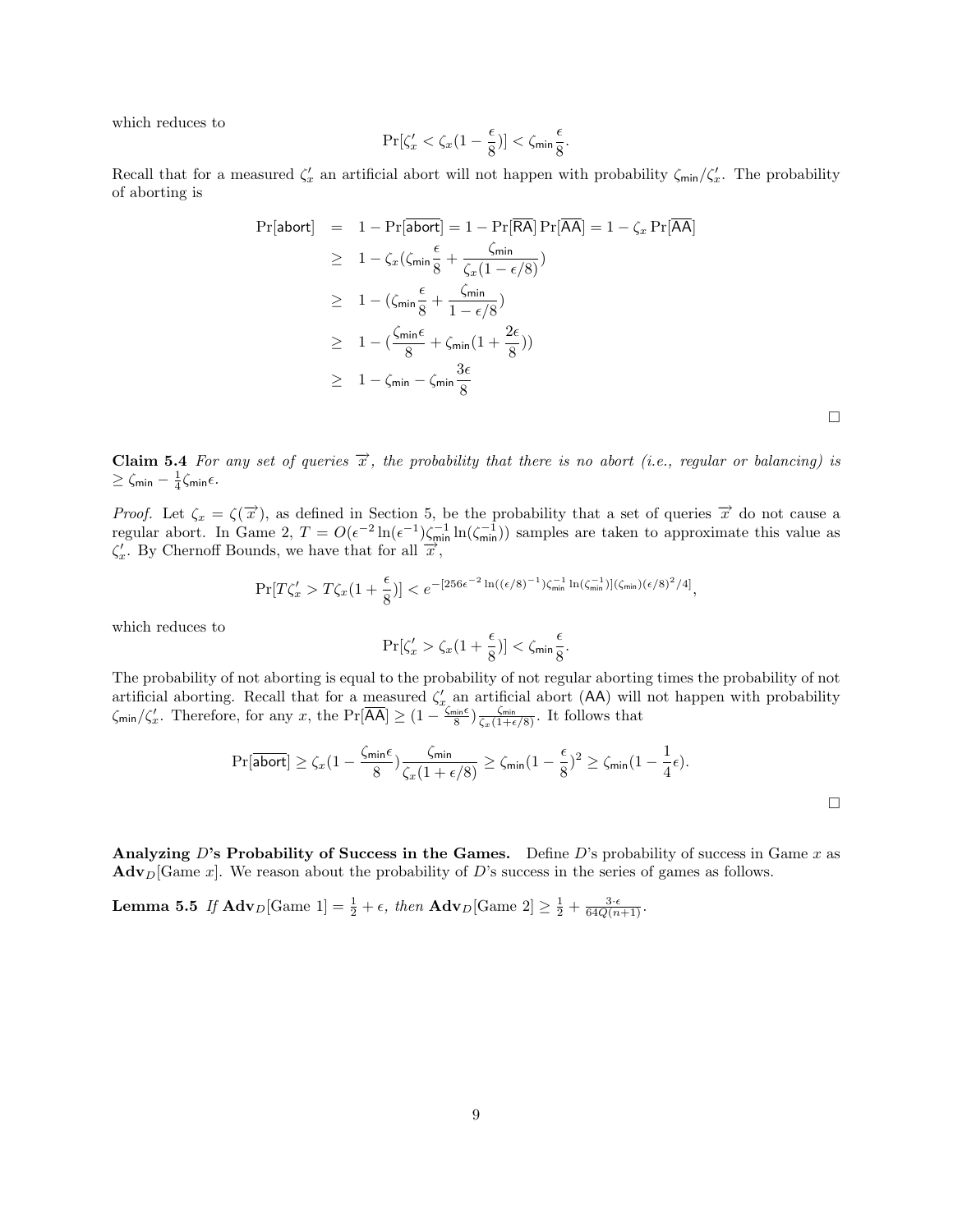*Proof.* We begin by observing that  $\mathbf{Adv}_D[\text{Game 2}]$  is

$$
= \mathbf{Adv}_D[\text{Game 2|abort}] \cdot \Pr[\text{abort}] + \mathbf{Adv}_D[\text{Game 2|abort}] \cdot \Pr[\text{abort}] \tag{1}
$$

$$
= \frac{1}{2} \Pr[\text{abort}] + \text{Adv}_D[\text{Game 2}|\overline{\text{abort}}] \cdot \Pr[\overline{\text{abort}}] \tag{2}
$$

$$
= \frac{1}{2} \Pr[\text{abort}] + \Pr[b = b' | \overline{\text{abort}}] \cdot \Pr[\overline{\text{abort}}] \tag{3}
$$

$$
= \frac{1}{2} \Pr[\text{abort}] + \Pr[b = b'] \cdot \Pr[\overline{\text{abort}}|b = b'] \tag{4}
$$

$$
= \frac{1}{2} \Pr[\text{abort}] + (\frac{1}{2} + \epsilon) \cdot \Pr[\overline{\text{abort}}|b = b'] \tag{5}
$$

$$
\geq \frac{1}{2}(1 - \zeta_{\min} - s_1) + (\frac{1}{2} + \epsilon)(\zeta_{\min} - s_2) \tag{6}
$$

$$
\geq \frac{1}{2} + \epsilon \cdot \zeta_{\min} - (s_1 + s_2) \tag{7}
$$

$$
= \frac{1}{2} + \frac{3 \cdot \epsilon \cdot \zeta_{\min}}{8} \tag{8}
$$

$$
\frac{2}{3} + \frac{3 \cdot \epsilon}{c_1 C (1 + 1)}
$$
 (9)

$$
= \frac{1}{2} + \frac{3}{64Q(n+1)}\tag{9}
$$

Equation 2 follows from the fact that, in the case of abort, D's success is determined by a coin flip. It would be very convenient if we could claim that  $\mathbf{Adv}_D[\text{Game 2} \mid \mathbf{abort}] = \mathbf{Adv}_D[\text{Game 1}],$  but unfortunately, this is false. The event that D wins Game 2 and the event of an abort are not independent; however, we have inserted the balancing abort condition in the attempt to lessen the dependence between these events. Equation 3 simply states that, when there is no abort,  $D$  wins if and only if it guesses correctly. Equation  $4$ follows from Bayes' Theorem. In Equation 5, we observe that  $Pr[b = b']$  is exactly D's success in Game 1.

Now, the purpose of our balancing abort is to even the probability of aborting, for all queries of  $D$ , to be roughly  $\zeta_{\min}$ . This will also get rid of the conditional dependence on  $b = b'$ . There will be a small error, which must be taken into account. Suppose that Pr[abort]  $\geq 1 - \zeta_{\min} - s_1$  and Pr[abort]  $\geq \zeta_{\min} - s_2$ , which must hold for some error values  $s_1, s_2$ , then we derive Equation 6. Algebraic manipulation and recalling that  $\epsilon \leq \frac{1}{2}$ , brings us to Equation 7.

We set  $\zeta_{\min} = \frac{1}{8Q(n+1)}$  from Claim 5.2. We know, for all queries, that Pr[abort]  $\geq 1 - \zeta_{\min} - s_1$  where  $s_1 = \frac{3}{8}\zeta_{\text{min}}\epsilon$  from Claim 5.3 and that  $\Pr[\overline{\text{abort}}] \ge \zeta_{\text{min}} - s_2$  where  $s_2 = \frac{1}{4}\zeta_{\text{min}}\epsilon$  from Claim 5.4. Plugging these values into Equations 7 and 8 establishes the lemma.  $\Box$ 

#### **Lemma 5.6** Adv<sub>D</sub>[Game 3] = Adv<sub>D</sub>[Game 2].

Proof. We make the explicit observation that these games are equivalent by observing that their only difference is the time at which the regular aborts occur. The artificial abort stage is identical. All public parameters, evaluations and proofs have the same distribution up to the point of a possible abortion. In Game 2, the simulator receives all the queries  $\vec{x}$ , then checks if  $\tau(\vec{x}, \vec{r}, k) = 1$  and aborts, taking a random guess, if so. In Game 3, the simulator checks with each new query x if  $K(x) = 0$ , which implies that the ending  $\tau$  evaluation will be 1, and aborts, taking a random guess, if so. Therefore, the output distributions will be the same.  $\Box$ 

 $\Box$ 

Tightness of the Reduction. Using the (asymptotically) tighter analysis techniques of Hofheinz and Kiltz [20], the  $1/n$  factor loss in our reduction, that occurs due to the Balancing Abort in Game 2, could be reduced to  $1/\sqrt{n}$ . Since the  $1/Q$  factor loss is the dominating term in our concrete analysis, this improved analysis may provide only modest gains in practice.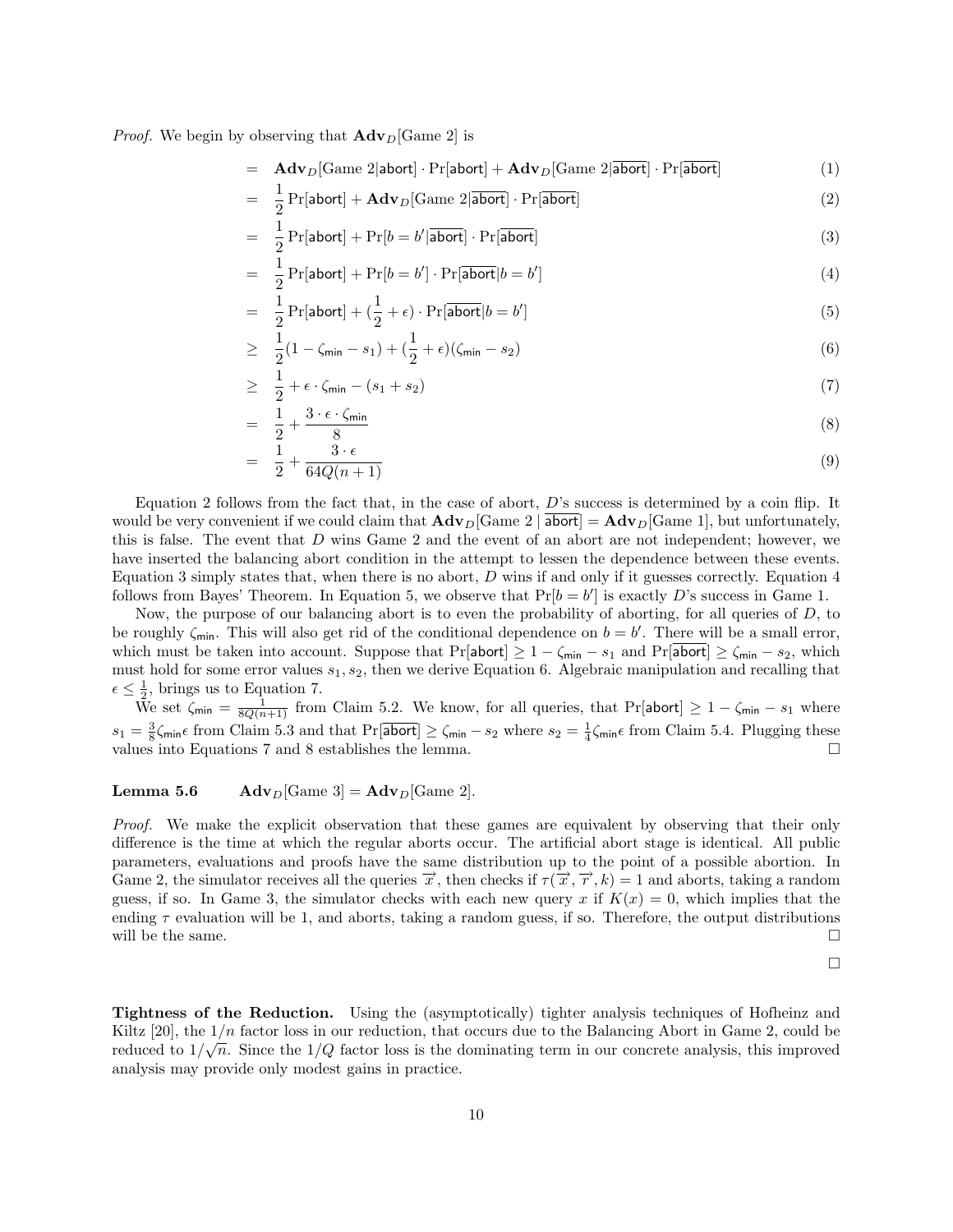### 6 Conclusion and Open Directions

Verifiable random functions are an interesting and useful cryptographic primitive, but to date, all known constructions for exponentially-large message spaces required interactive complexity assumptions or their concrete security degraded by an exponential factor. In this work, we presented an efficient construction which can handle arbitrarily-large inputs (by first applying a collision-resistant hash function) based on the  $\ell$ -Decisional Diffie-Hellman Exponent assumption. Our security proof used techniques similar to the Waters IBE [30], where we partitioned the input space into those for which we can provide a proof and those which we cannot. We then showed that with non-negligible probability, the adversary will only query us on inputs for which we can provide proofs, except for the challenge query, for which the proof is unknown. The main technical difference when applying Waters' proof techniques is we must move from an additive to a multiplicative structure, work without randomness in the output to manipulate during the reduction, and operate under a different complexity assumption. Fortunately, we were still able to properly simulate access to an exponentially-large input space using a complexity assumption with only a polynomial-size input.

We believe this work is an important step towards better understanding how to construct verifiable random functions. It leaves open many interesting questions. First, it would be interesting to improve on the efficiency of our construction, especially by realizing a seed, proof size and verification time that are sublinear in the bit-length of the input. Second, one would like to know if it is possible to realize a VRF under a complexity assumption with a fixed input size, such as Decisional Diffie-Hellman. If this is not possible, perhaps one can show that a q-based assumption (with at least a polynomial number of terms) is inherently necessary. Finally, it would be interesting to see if this new construction allows for any additional applications of VRFs or if it can be used to reduce the overall complexity assumptions required by any constructions using VRFs.

# Acknowledgments

We thank Qiong Huang for helpful comments and Michel Abdalla for pointing out an error in an earlier draft.

## References

- [1] Michel Abdalla, Dario Catalano, and Dario Fiore. Verifiable random functions from identity-based key encapsulation. In Advances in Cryptology – EUROCRYPT '09, volume 5479, pages 554–571, 2009.
- [2] Mihir Bellare, Juan A. Garay, and Tal Rabin. Fast batch verification for modular exponentiation and digital signatures. In Advances in Cryptology – EUROCRYPT '98, volume 1403 of LNCS, pages 236–250, 1998.
- [3] Mihir Bellare and Thomas Ristenpart. Simulation without the artificial abort: Simplified proof and improved concrete security for Waters' IBE scheme. In EUROCRYPT '09, volume 5479, pages 407–424, 2009.
- [4] Manuel Blum, Paul Feldman, and Silvio Micali. Non-interactive zero-knowledge and its applications (extended abstract). In  $STOC$ , pages 103-112, 1988.
- [5] Manuel Blum, Alfredo De Santis, Silvio Micali, and Giuseppe Persiano. Noninteractive zero-knowledge. SIAM J. Comput., 20(6):1084–1118, 1991.
- [6] Dan Boneh and Xavier Boyen. Short signatures without random oracles. In Advances in Cryptology EUROCRYPT '04, volume 3027 of Lecture Notes in Computer Science, pages 382–400. Springer, 2004.
- [7] Dan Boneh, Xavier Boyen, and Eu-Jin Goh. Hierarchical identity based encryption with constant size ciphertext. In Advances in Cryptology – EUROCRYPT '05, volume 3494, pages 440–456, 2005.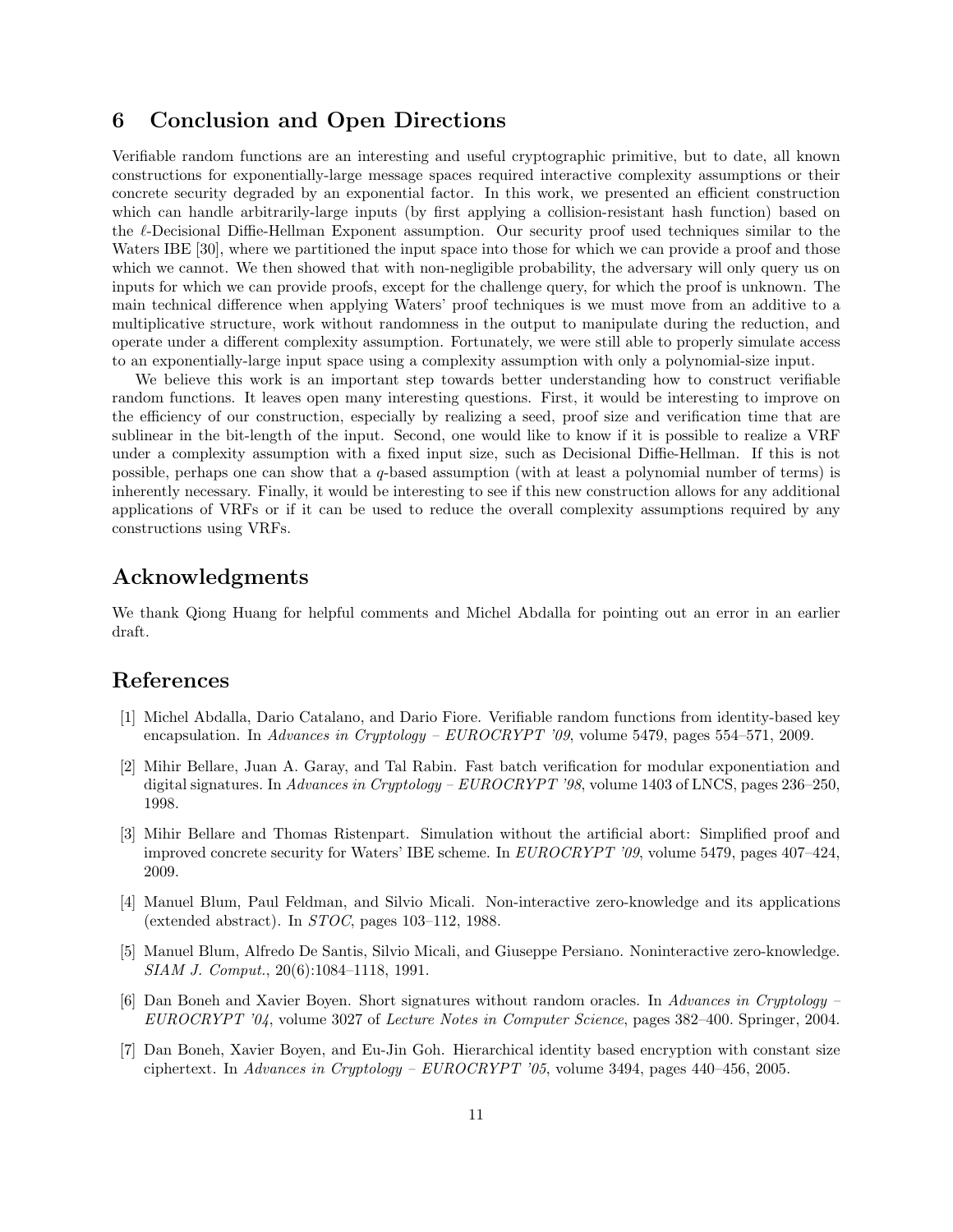- [8] Dan Boneh and Matthew K. Franklin. Identity-based encryption from the Weil Pairing. In CRYPTO '01, volume 2139 of LNCS, pages 213–229, 2001.
- [9] Dan Boneh, Craig Gentry, and Brent Waters. Collusion resistant broadcast encryption with short ciphertexts and private keys. In Advances in Cryptology – CRYPTO '05, volume 3621, pages 258–275, 2005.
- [10] Zvika Brakerski, Shafi Goldwasser, Guy N. Rothblum, and Vinod Vaikuntanathan. Weak verifiable random functions. In TCC, pages 558–576, 2009.
- [11] Jan Camenisch, Susan Hohenberger, and Anna Lysyanskaya. Compact E-Cash. In EUROCRYPT, volume 3494 of LNCS, pages 302–321, 2005.
- [12] Melissa Chase and Anna Lysyanskaya. Simulatable VRFs with applications to multi-theorem NIZK. In Advances in Cryptology – CRYPTO '07, volume 4622, pages 303–322, 2007.
- [13] Yevgeniy Dodis. Efficient construction of (distributed) verifiable random functions. In Public Key Cryptography, volume 2567, pages 1–17, 2003.
- [14] Yevgeniy Dodis and Aleksandr Yampolskiy. A Verifiable Random Function with Short Proofs an Keys. In Public Key Cryptography, volume 3386, pages 416–431, 2005.
- [15] Michael J. Freedman, Yuval Ishai, Benny Pinkas, and Omer Reingold. Keyword search and oblivious pseudorandom functions. In TCC '05, volume 3378 of LNCS, pages 303–324, 2005.
- [16] Oded Goldreich, Shafi Goldwasser, and Silvio Micali. How to construct random functions. Journal of the ACM, 33 (4):792–807, 1986.
- [17] Oded Goldreich and Leonid A. Levin. A hard-core predicate for all one-way functions. In STOC '89, pages 25–32, 1989.
- [18] Shafi Goldwasser and Rafail Ostrovsky. Invariant signatures and non-interactive zero-knowledge proofs are equivalent (extended abstract). In CRYPTO, pages 228–245, 1992.
- [19] Carmit Hazay and Yehuda Lindell. Efficient protocols for set intersection and pattern matching with security against malicious and covert adversaries. In  $TCC$  '05, volume 4948 of LNCS, pages 155–175. 2008.
- [20] Dennis Hofheinz and Eike Kiltz. Programmable hash functions and their applications. In Advances in  $Cryptography - C RYPTO$  '08, volume 5157 of LNCS, pages 21–38, 2008.
- [21] Stanislaw Jarecki and Xiaomin Liu. Efficient oblivious pseudorandom function with applications to adaptive OT and secure computation of set intersection. In TCC '09, volume 5444 of LNCS, pages 577–594, 2009.
- [22] Stanislaw Jarecki and Vitaly Shmatikov. Handcuffing big brother: an abuse-resilient transaction escrow scheme. In  $EUROCRYPT'04$ , volume 3027 of LNCS, pages 590–608, 2004.
- [23] Moses Liskov. Updatable zero-knowledge databases. In ASIACRYPT '05, volume 3788 of LNCS, pages 174–198, 2005.
- [24] Anna Lysyanskaya. Unique signatures and verifiable random functions from the DH-DDH separation. In Advances in Cryptology – CRYPTO '02, volume 2442, pages 597–612, 2002.
- [25] Silvio Micali, Michael O. Rabin, and Salil P. Vadhan. Verifiable random functions. In Symposium on Foundations of Computer Science (FOCS), pages 120–130. IEEE Computer Society, 1999.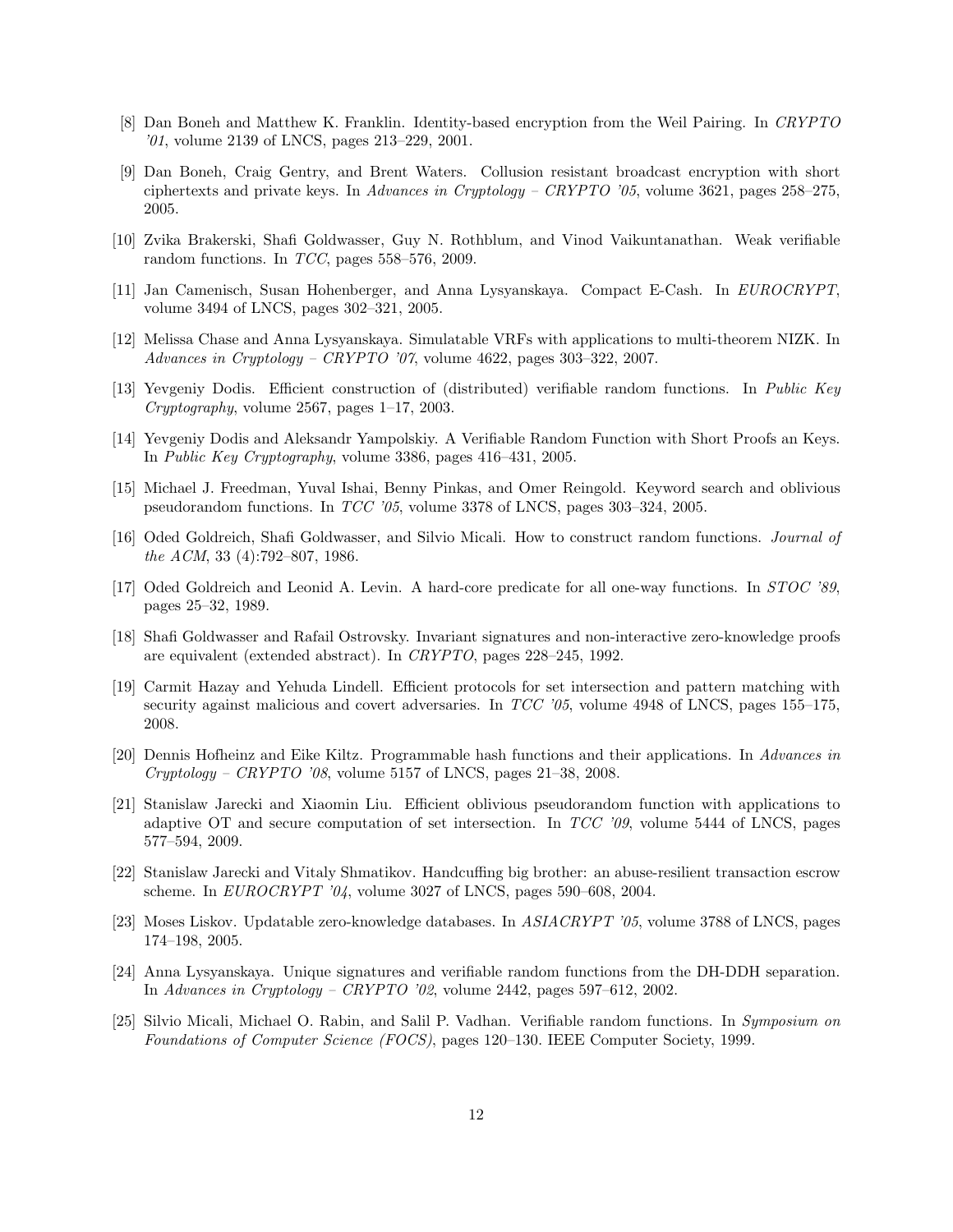- [26] Silvio Micali and Leonid Reyzin. Soundness in the public-key model. In CRYPTO '01, volume 2139 of LNCS, pages 542–565, 2001.
- [27] Silvio Micali and Ronald L. Rivest. Micropayments revisited. In CT-RSA '02, volume 2271 of LNCS, pages 149–163, 2002.
- [28] Moni Naor and Omer Reingold. Number-theoretic constructions of efficient pseudo-random functions. Journal of the ACM, 51, Number 2:231–262, 2004.
- [29] Adi Shamir. Identity-based cryptosystems and signature schemes. In CRYPTO '84, volume 196 of LNCS, pages 47–53, 1984.
- [30] Brent Waters. Efficient identity-based encryption without random oracles. In Advances in Cryptology EUROCRYPT '05, volume 3494 of Lecture Notes in Computer Science, pages 320–329. Springer, 2005.

# A Proof of Claim 5.2

*Proof.* In other words, the probability of the simulation not triggering a general abort is at least  $\zeta_{\text{min}}$ . This analysis follows that of [30], which we reproduce here for completeness. Without loss of generality, we can assume the adversary always makes the maximum number of queries Q (since the probability of not aborting increases with fewer queries). Fix an arbitrary  $\overrightarrow{x} = (x^{(1)}, \ldots, x^{(Q)}, x^*) \in \{0, 1\}^n$ . Then, with the probability